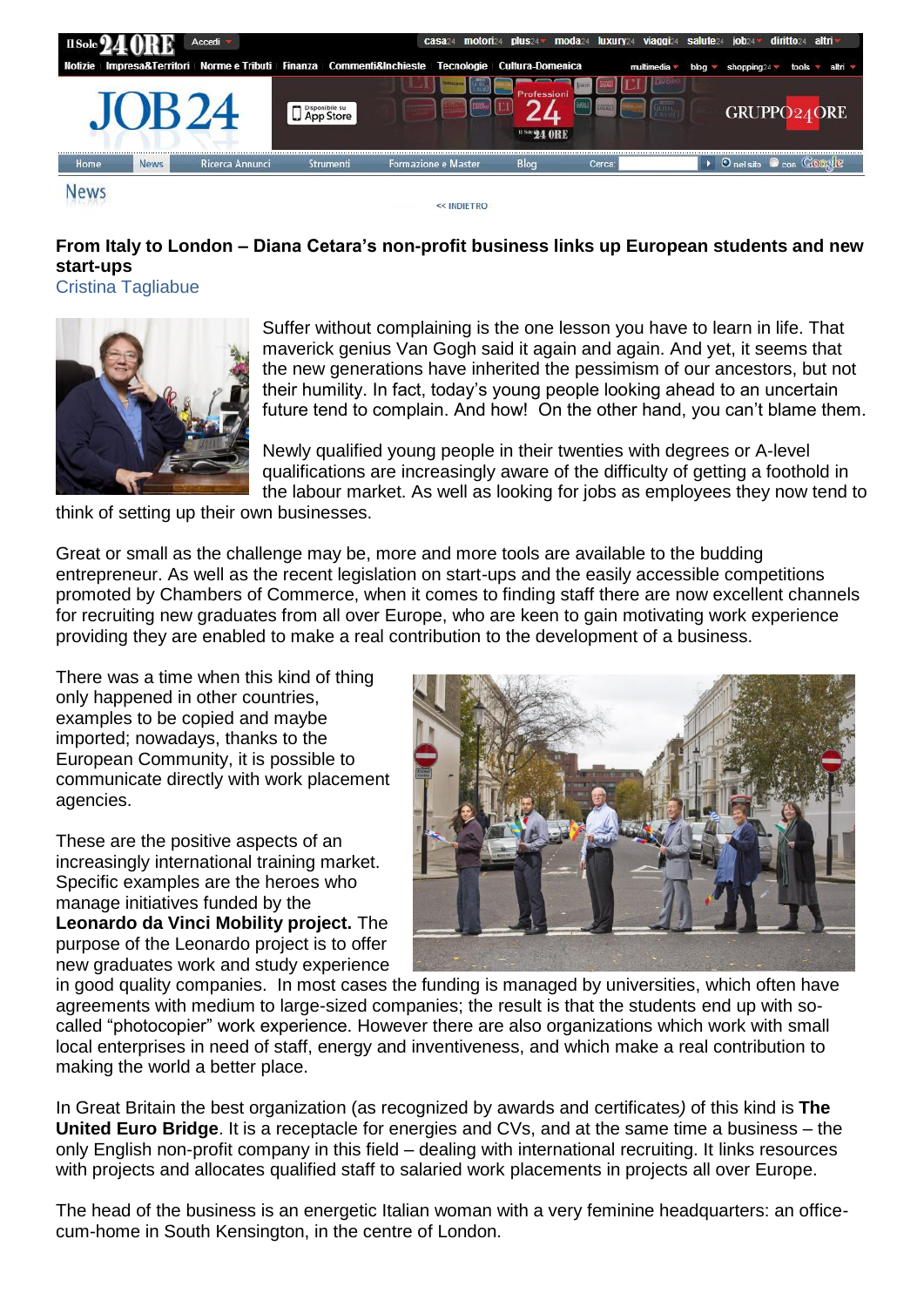Diana Cetara, who has three grown-up sons and five full-time employees, found her role in life in the homeland of Virginia Woolf. "I came here at the age of twenty-two – she told me in her office, surrounded by a myriad of ornaments, house plants and sweeties – after taking a degree in Chinese language and culture at Ca' Foscari University in Venice. It was in the Seventies, when the whole of Europe was in a ferment of change. As soon as I set foot in London I realized that here I would finally find my path in life".

Diana has done various different kinds of job in her life, providing for her family and children. Her most recent post, before setting up this enterprise which is so closely involved with the European Community, was as manager of the IT Department of University.

"It was an important role, but over time it became purely bureaucratic" she explained. "I quite liked being a manager and organizing people and budgets. But not just doing that. At that point I could perhaps have done the same thing in Italy, in my family's business. I had chosen to work in a University to be in contact with students, because I enjoy exchanging experiences with the people I work with. I wanted to regain a human dimension in my professional life".

Thus in 2003 Diana decided to make a clean break and start all over again. After a pause for reflection and a few years off work for herself, at a certain point "I realized, thanks to a colleague who was working for the European Community, that I could do a lot more to develop new projects. Responding to specific public competitions*,* I could connect together people, businesses and professional skills. The Leonardo project, within which we operate, is a complex tool but it enables people to make their dreams come true; it pays for work and provides a salary for students, without employers having to deal with the organizational procedures".





Over the last eight years Diana with the help of Ali Khan, the CFO of The United Euro Bridge, have developed about forty projects, including working with the Italian **Slow Food** organization and **Archipelagos**, a Greek initiative.

As well as working with existing businesses Diana helps organisations realise their full potential and advises how to share and expand their unique expertise. This is how the English project **Full of Life** is developing. It is a unique charity shaped and driven by parents of disabled children who wanted to make sure services were developed to meet their children's needs and their needs as parent carers. Over the years Full of Life have proven that money in the right hands can make huge differences to families and save Local Authorities money. For example to support one of the young people Full of Life work with in a residential placement would cost 70% more than the current cost of their placement at Full of Life. It is because of the high quality local services Full of Life delivers that families choose this option. This is not only beneficial for families; it is beneficial for local communities.

Full of Life is first and foremost a magical place, a timber house in the middle of a wood, right in the centre of London. It is a centre for children, young people and parents to learn and has a wealth of expertise and information that can help parents to help each other in practical and emotional ways. One example of this is how to understand different methods of communication, to have everyone's voice heard! This is done using touchscreens, iPad's, communication boards the list goes on! Most importantly Full of Life helps families to feel valued, less isolated and vulnerable, because it is run by